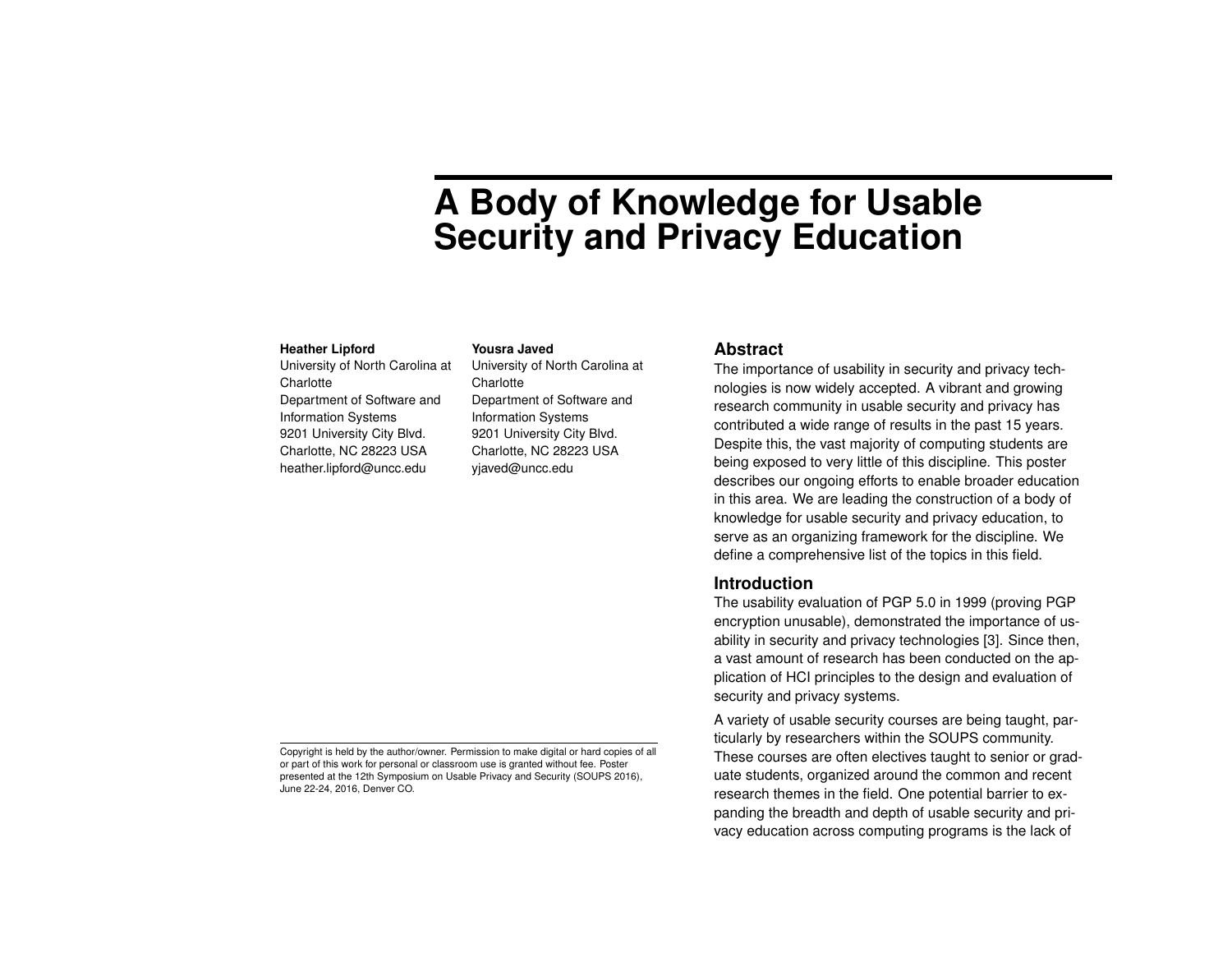a framework or body of knowledge defining what students could and should know about usable security and privacy. How do we translate the research themes and results in the field into educational topics? What are the knowledge units, skills, and learning objectives for general computing and/or security students? Such a framework could also provide topic consistency and guidance on how to integrate those knowledge units into existing and new courses; and on the types of learning materials that need to be developed based upon the current and future research results.

In this poster, we describe work in progress on an NSFfunded effort to transform education in usable security and privacy, with a framework organizing this discipline, and online resources for students and faculty. Our goal is to inform the broader computing community about usable security and privacy education and this project, and to solicit feedback and participation. In this poster, we focus on the knowledge units.

## **Body of Knowledge**

A body of knowledge is the set of concepts and activities that make up a domain. For example, the ACM Curricular Guidelines define the concepts for computer science undergraduate education [\[2\]](#page-4-1). The US National Security Agency has defined an extensive set of knowledge units in information security, however usability is mentioned as one sub topic of the knowledge unit on Security Design Principles [\[1\]](#page-4-2). Similarly, we aim to define the knowledge units that comprise usable security and privacy. This work began at the Workshop on Usable Security and Privacy education held at SOUPS 2015. Participants brainstormed topics and learning objectives in usable security and privacy. We collected all of the brainstorming outcomes and performed affinity diagrams to cluster related topics into a set of knowledge units. These were further refined with feedback from other experts in the field. In this poster, we present this first

complete draft of the knowledge units, and seek feedback from the broader usable security and privacy community. The full body of knowledge is available for viewing and comment at http://hci.uncc.edu/usable-security-privacy-bok/.

This section presents a breakdown of usable security and privacy educational topics. Numbered topics were created by clustering sets of related topics.

## **Knowledge Units**

We present the initial knowledge units as a set of topics and subtopics that define the field of usable security and privacy. Note that these are not meant to be a course syllabus or map to one specific course (although a course in usable security is likely to cover all of these topics), but an organization of the knowledge of the field more generally. As we refined these topics, we realized that some knowledge that students may need to learn or understand is not specific to the field itself - for example, quantitative and qualitative evaluation methods. We refer to these as supporting knowledge, and instead focus on the knowledge that is specific to the field. The below knowledge units are not presented in any particular order.

- 1. User Foundations
	- Overarching user issues impacting security and privacy, such as the notion that humans are the weakest link and that security and privacy are secondary tasks
	- The aspects of human cognition related to security and privacy perceptions and behaviors, including mental models, cognitive biases, and risk perceptions
	- Behavioral economics specific to Usable Privacy and Security
	- Cultural and demographic differences related to security and privacy concerns and behaviors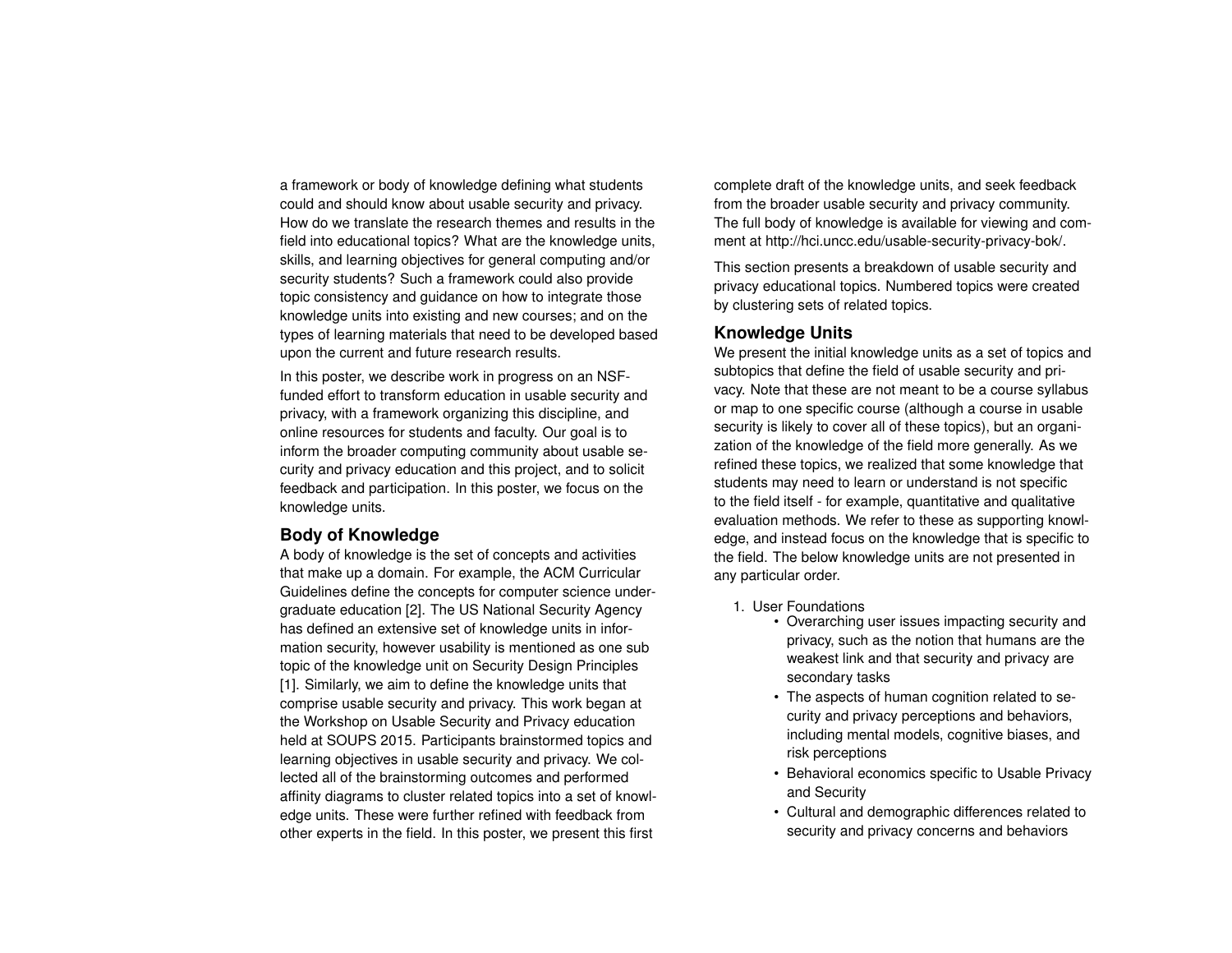- 2. Privacy
	- Various privacy definitions and theories, and their application to computing scenarios and technologies
	- Privacy attitudes and measurement, and the relationship (or lack thereof) of attitudes to behavior
- 3. Privacy notifications and controls
	- The concept of notice and choice, and the implications for privacy notices
	- The usability of online privacy policies and privacy policy interfaces
	- User concerns and behaviors with app (such as Android) permissions
	- Mechanisms and interfaces for policy and permissions communciation
	- Machine-readable policies, such as P3P, and their uses and issues
- 4. Encryption
	- Usability of email and message encryption tools
	- User perceptions of encryption, including SSL
- 5. End-user access control
	- How people manage and control the sharing of files, photos, and other media
	- Usability of interfaces and mechanisms for performing access control
	- Non-traditional mechanisms, such as reactive or real-time access control
- 6. Authentication
	- The various types of authentication mechanisms, including passwords, graphical pass
		- words, biometrics, tokens, and their variations **–** People's perceptions towards each mecha
			- nism
			- **–** People's behaviors and their security implications
- **–** Tradeoffs in usability, security, and deployability of the various mechanisms
- Authentication challenges with mobile devices
- Multi-factor authentication
- Secondary or fall-back authentication, including challenge questions
- CAPTCHAs
- 7. Warnings
	- Usability of the common types of warnings that users encounter, such as certificate, malware, and phishing warnings
	- Risk communication theories and methods
	- Design guidelines for improving warnings
- 8. Phishing and social engineering
	- Why people are susceptible for falling for phishing attacks
	- Cues to help people detect phishing attacks
	- User education to train users how to not fall prey to phishing attacks
- 9. End-user security tools
	- Usability of tools for personal and computer security, e.g., firewalls,and anti-virus software
	- Device pairing methods and their implications for user behavior and security
- 10. Tracking technologies
	- Web tracking technologies and applications, including behavioral advertising
		- **–** User perceptions on web tracking and its uses
		- **–** Usability of software to prevent web tracking
		- **–** Software for online anonymity
	- Location tracking
		- **–** Perceptions and behaviors of sharing location with other people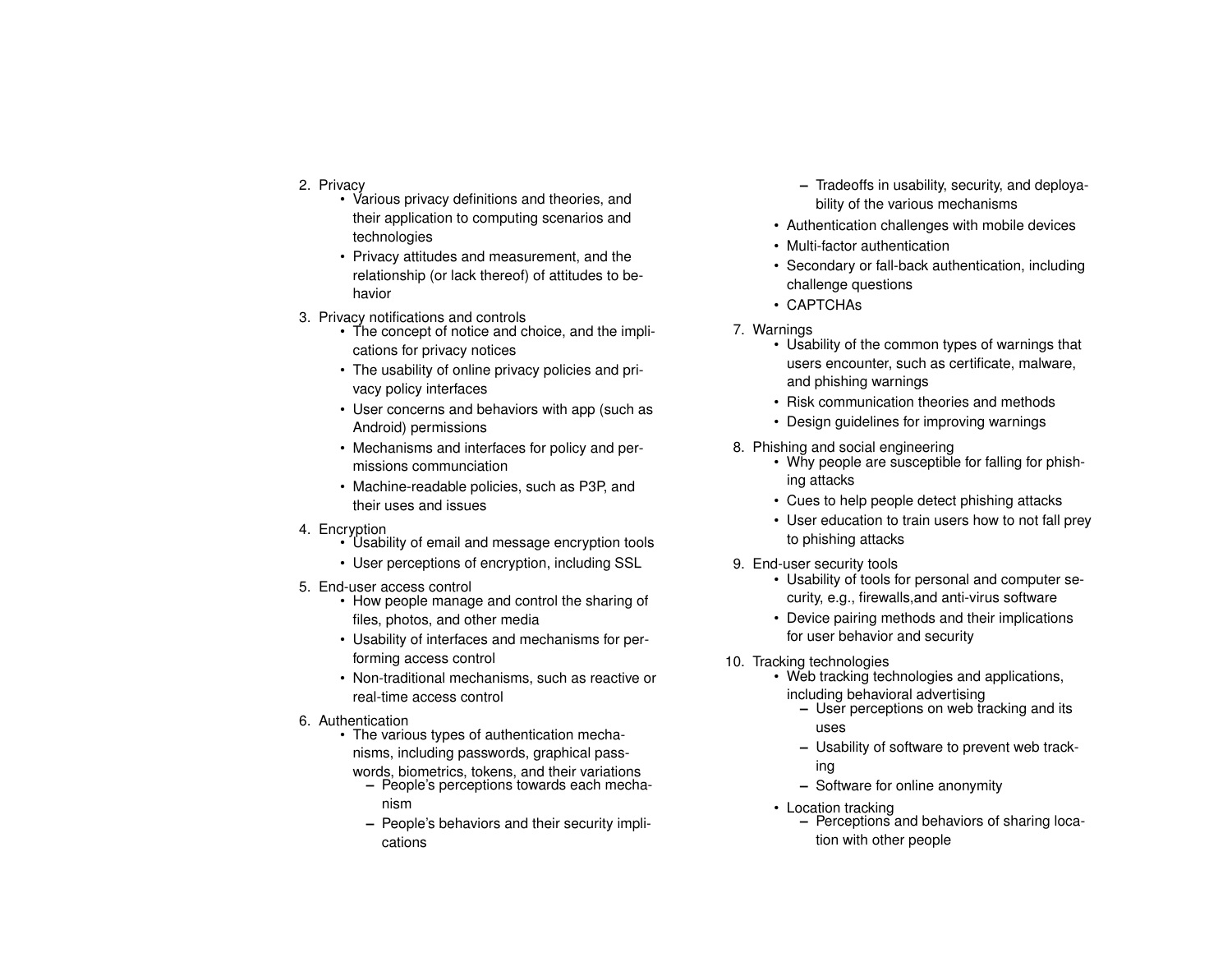- **–** Perceptions and behaviors of sharing location with applications and organizations
- Behavioral tracking
	- **–** Security and privacy issues regarding applications and devices for tracking other kinds of real world behavior, such as step counts.
- 11. Social media privacy
	- Social theories of privacy and their relevance to social media sites
	- Privacy behaviors and concerns of users of social media sites
	- Interfaces and mechanisms for managing social media privacy
- 12. Administrators and Expert tools
	- The general work tasks and needs of security administrators
	- The usability of specific expert tools, such as firewalls, IDS/IPS interfaces, etc.
	- The use of visualization for security information
	- Design guidelines and heuristics for expert security tools
- 13. Design Principles
	- General design principles for usable security and privacy, such as safe and secure defaults, automating security, placing decisions in context.
	- Security and privacy nudges
	- Visualization for security and privacy interfaces
- 14. Design Process
	- Secure interaction design process
	- Privacy sensitive design
	- Human in the loop framework
- 15. Security and Privacy processes
	- Incentives and disincentives for users to adhere to security policies or behave securely
- Methods for security compliance and achieving a culture of security within an organization
- Strategies and outcomes for security/privacy user education
- End-user security/privacy advice, and how users learn such advice
- 16. User studies of security and privacy
	- Deception studies and ethical considerations
	- Ecological validity of security/privacy studies
	- Measuring security and privacy knowledge, attitudes, and behaviors
- 17. Emerging technologies
	- The potential usable security and privacy issues and user concerns in emerging technologies and domains, including cloud computing and cloud storage, healthcare, smart meters, and the Internet of Things.

# **Conclusion**

In this poster, we describe work in progress on an NSFfunded effort to transform education in usable security and privacy, with a framework organizing this discipline, and online resources for students and faculty. We present the initial knowledge units as a set of topics and subtopics that define the field of usable security and privacy. A final draft of the entire body of knowledge will be available at our project website at http://hci.uncc.edu/usable-securityprivacy-bok/. We hope this body of knowledge can help to drive further curricular development efforts to broaden the opportunities for more students to learn about usable security and privacy.

## **Acknowledgments**

We thank the participants of the Workshop on Usable Security and Privacy Education. This work is funded by the National Science Foundation #1500052.